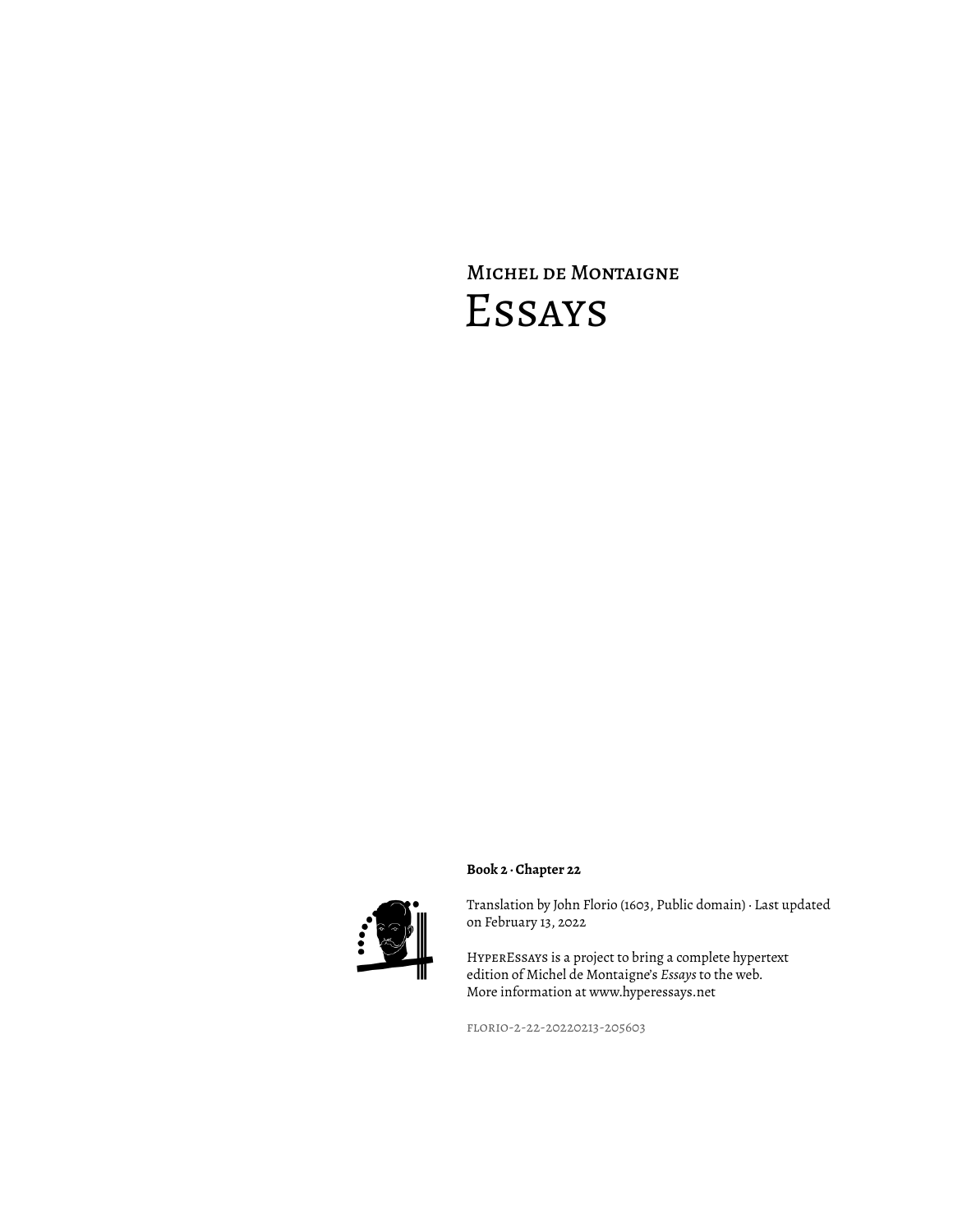## Of running Posts, or Curriers

I have beene none of the weakest in this exercise, which is proper unto men of my stature, well-trust, short and tough, but now I have given it over: It toyles us over-much, to holde out long. I was even-now reading, how King *Cyrus,* that he might more speedily receave newes from all parts of his Empire, (which was of exceeding great length) would needs have it tried, how farre a horse could in a day goe out-right, without baiting, at which distance hee caused Stations to be set, and men to have fresh horses ready, for al such as came to him. And some report, this swift kinde of running, answereth the flight of Cranes. *Cæsar* saith, that *Lucius Vibulus Rufus,* making haste to bring *Pompey* an advertisement, rode day and night, and to make more speed shifted many horses. And himselfe (as *Suetonius* writeth) would upon an hyred coache runne a hundred miles a day. And sure he was a rancke-runner: for where any river hindred his way, he swamme it over, and never went out of his way to fetch for a bridge or ferry. *Tiberius Nero* going to visite his brother *Drusus,* who lay sicke in *Germanie,* having three coaches in his companie, ranne two hundred miles in foure and twenty hours. In the Romane warres against King *Antiochus, Titus Sempronius Gracchus* (saieth *Titus Livius) Per dispositos equos propè incredibili celeritate ab Amphisa tertio die Pellam peruenit: By horse laide poste, with incredible speede within three dayes he past from* Amphisa *to* Pella. And viewing the place, it seemeth, they were set Stations for Postes, and not newly appointed for that race. The invention of *Cecinna* in sending newes to those of his house had much more speede; he carried certaine swallowes with him, and having occasion to send newes home, he let them flie toward their nests, first marking them with some colour, proper to signifie what he meant, as before he had agreed upon with his friends. In the Theatres of *Rome*, the houshold Maisters, carried Pigeons in their bosomes, under whose wings they fastened letters, when they would send any word home, which were also taught to bring back an answer. D. *Brutus,* used some being besieged in *Mutina,* and others elfewhere. In *Peru* they went poste upon mens backes, who tooke their Maisters upon their shoulders, sitting upon certaine beares or chaires, with such agilitie, that in full running speede the first porters without any stay, cast their loade upon others who upon the way waited for them, and so they to others. I understand that the Valachians, which are messengers unto the